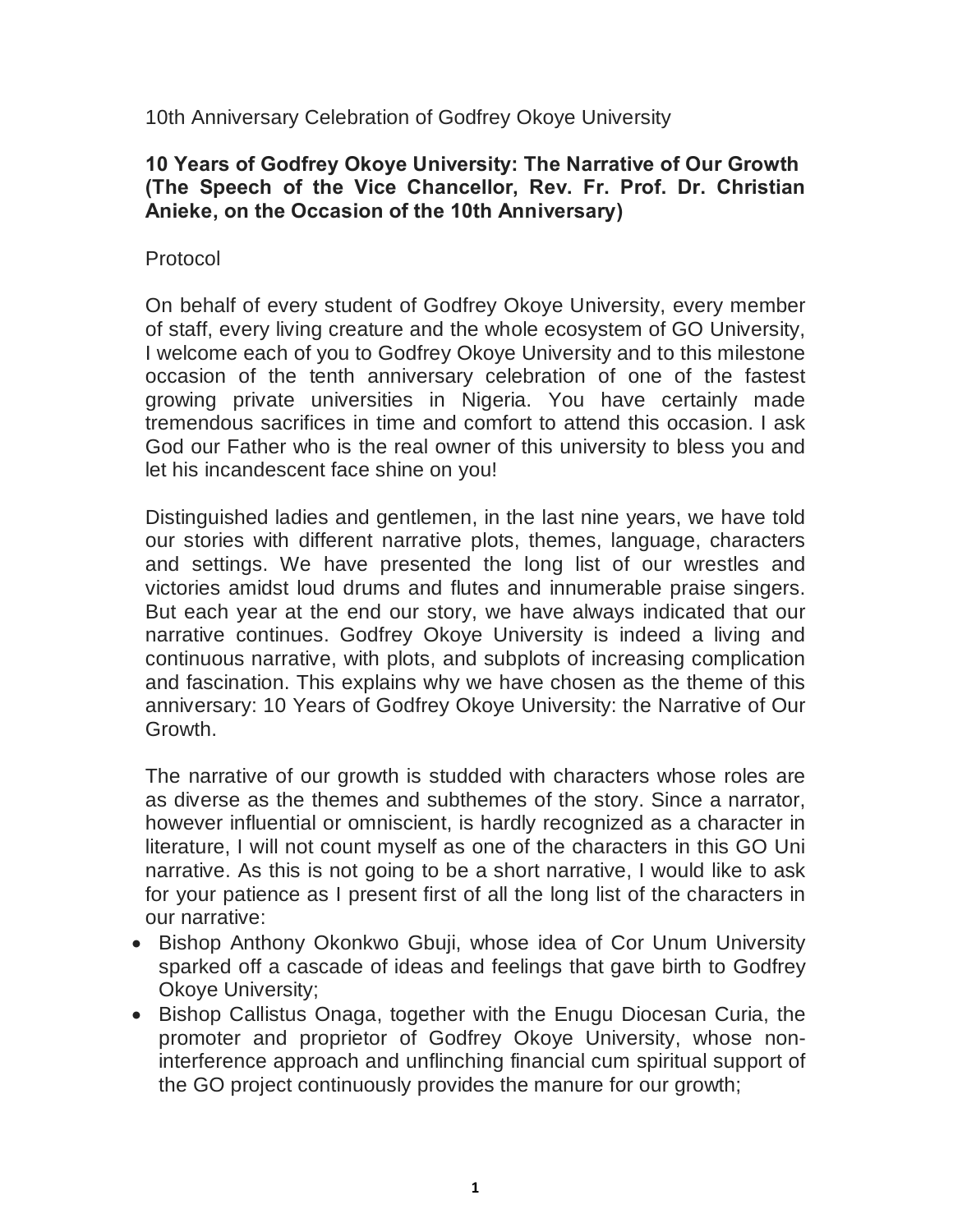- · Bishop Ernest Obodo, who was a member of staff of Godfrey Okoye University until his appointment as Auxiliary Bishop, and whose speeches and reflections during our retreats and other ceremonies have continued to resonate in the spiritual and intellectual landscape of this university;
- · Archbishop Ignatius Kaigama, the Chancellor of Godfrey Okoye University, whose ideas, guidance and deep love for Godfrey Okoye have continued to water the flowers of the robust intellectual and spiritual activities in our university;
- His Excellency, the Executive Governor of Enugu State, who has a soft spot for Godfrey Okoye University and who got his State Executive Council to approve the sum of 500 million naira to assist us in the construction of the 12-kilometre road to this university and also donated a 500-kva transformer to the university;
- Alhaji Aminu Waziri Tambuwal, one of the finest minds in our political landscape, a great friend and fan of GO University, who has continued to support our university in countless ways;
- · Prof. Julius Okojie, who as the NUC Executive Secretary, gave the official nod for our university to be sent to the Federal Executive Council for the approval of its licence and who has never hidden his admiration for this university. Prof. Okojie in unhidden support is one big secret of our success. With him are so many friends of Godfrey Okoye University at the National Universities Commission: Mrs. Goddy Constance Nnadi, Dr. Noel Saliu, and Dr. Mrs. Florence Asemadahun, whose advice cannot be quantified;
- · Prof. Abubakar Rasheed, the current Executive Secretary of the NUC, for his strong support of our work and innovation in the university and for being my dearest friend;
- · All members of staff of the NUC for their assistance, good advice, mentoring and guidance;
- · The late Justice Anthony Aniagolu, the Chairman of the Governing Council of the Institute of Ecumenical Education, who stood behind this narrator, with the Governing Council, to provide the support and approvals needed for the establishment of the University;
- · The late Prof. Dr. Julius Onah who chaired the Planning and Implementation Committee (with Barrister Anthony Mogboh, Architect Christopher Orji, Architect R. C. Odumodu, Prof. Dr. Ngodi, Prof. Dr. Joseph Chidobem, Prof. Dr. Obiora Ike, Rev. Mother Ifechukwu Udeorah, Prof. Dr. Festus Eze, Prof. Dr. Edwin Onyeneje and Mrs. Bernadette Ugwu as members) and worked assiduously for the approval of our university;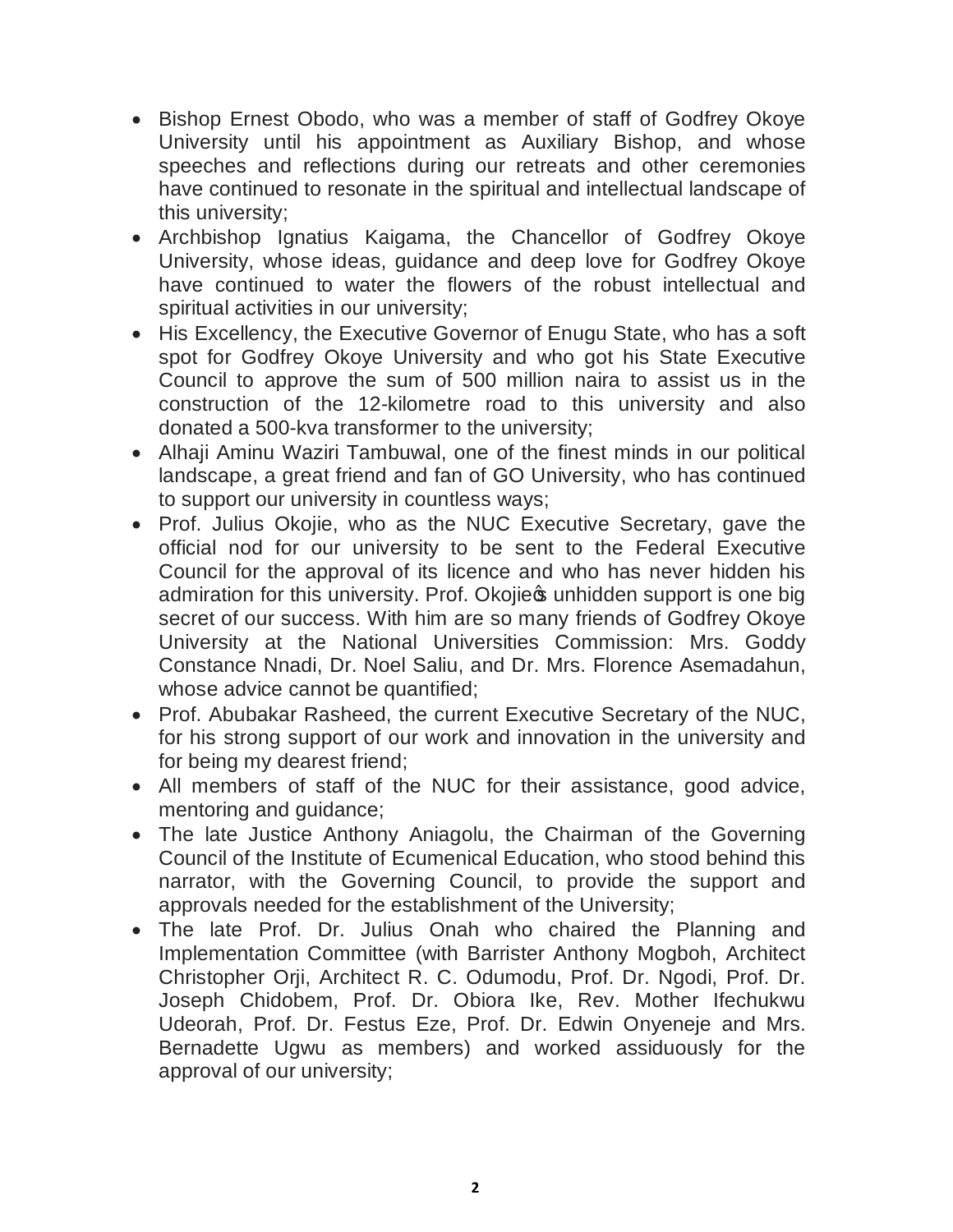- · Prof. Dr. Joseph Ikechukwu Chidobem, the pioneer Chairman of the Board of Trustees of University, whose wise advice and leadership, together with the pioneer members of the BoT (especially Dr. Mrs. Vero Mogboh, Monsignor Prof. Dr. Obiora Ike, Prof. Dr. Christian Nwachukwu Okeke, and myself) provided a solid foundation for our growth;
- · Prof. Dr. Christian Nwachukwu Okeke, the Pro Chancellor and Chairman of the Governing Council, who, together with the Governing Council members, carefully steered the Council away from being a contract-seeking Council to being a hardworking, creative and selfless Governing Council, providing workable guidelines and policies for the continuous growth of the university. Without any fear of contradiction, I can say that the Governing Council of Godfrey Okoye University is the best Governing Council in Nigeria, and perhaps in the world. The Council is indeed the secret of our success;
- · Prof. Dr. Bato Okolo, the current Chairman of the BoT, whose timetested administrative skills and sagacity have given Godfrey Okoye University the face of a serious and goal-orientated university. With such current members of the BoT as Prof. Dr. Bath Nnaji, Prof. Dr. Joseph Ikechukwu Chidobem, Prof. Dr. Christian Nwachukwu Okeke, Monsignor Prof. Dr. Obiora Ike and Dr. Mrs. Vero Mogboh and my humble self) who can doubt the seriousness of our university?
- · Prof. Dr. Obiora Ike who, as Chairman Board of Directors of Umuchinemere Procredit Microfinance Bank, helped to secure the bank guarantee required for the approval of the university and who also as a member of the BoT has continued to attract friends and funds to Godfrey Okoye University;
- · Ms. Meggy Kantert, the GO Uni Foreign Liaison Officer, whose work of coordinating our relationship with European and foreign universities and institutions has made us very visible in the western world and helped our graduates to secure admissions in reputable universities overseas;
- The Catholic Womengs Organization (CWO) of Enugu Diocese with Prof. Bene Okoli as President, for building the first female hostel of this main campus of our university, which was started under Dr. Mrs. Ngozi Agu (the former president); and
- · Enugu Deanery under Monsignor Patrick Ugwu for building the first male hostel of this campus of our university.
- · Other characters in our narrative are Sr. Prof. Dr. MaryGloria Njoku, who laid the foundation of academic planning, research ethics, and our annual peace conference. It is indeed heart-rending that Sr. Prof. Dr.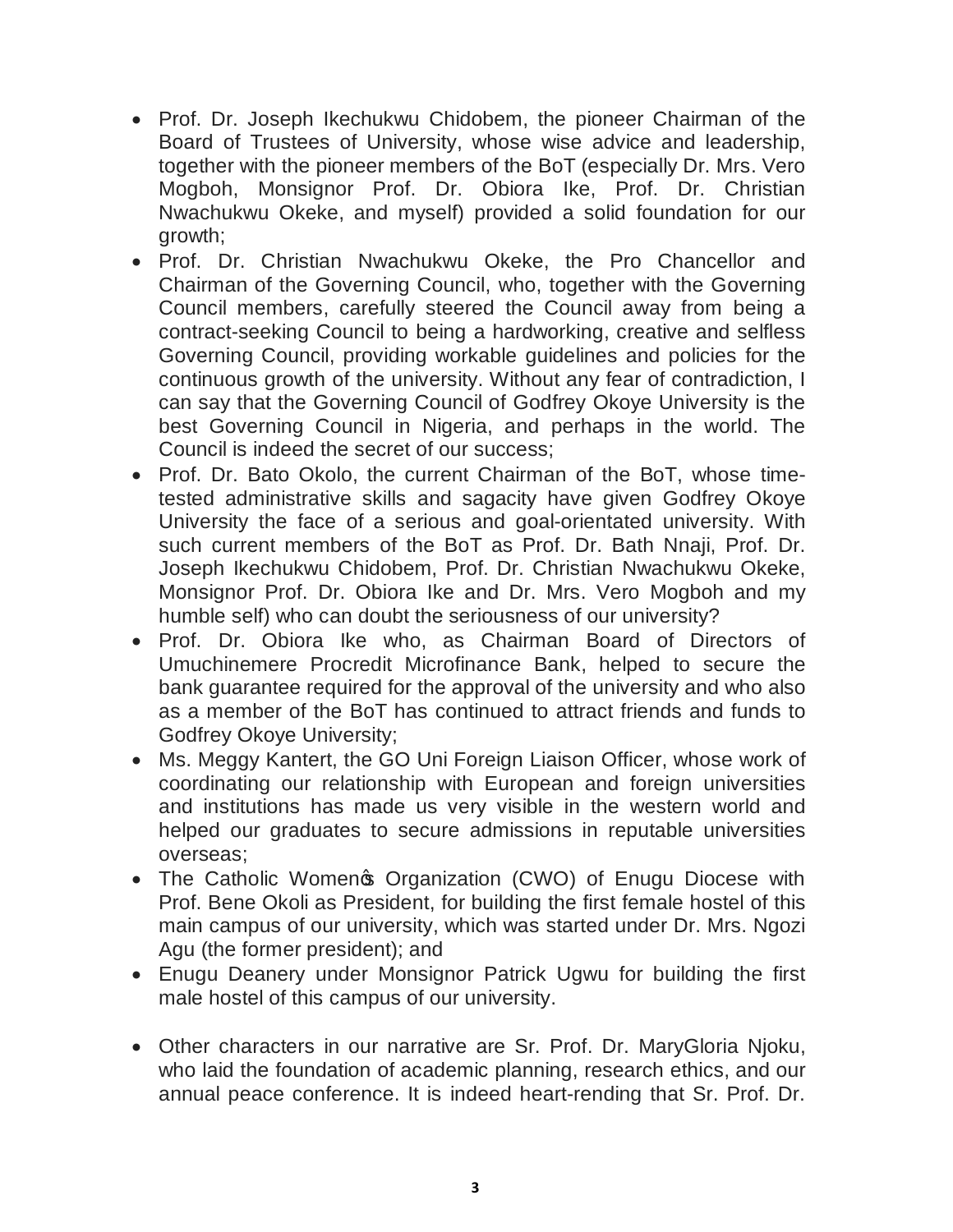Mary Gloria Njoku is not physically present here today to celebrate this great narrative of our growth at our 10th anniversary. May her soul and the souls of our departed staff and students rest in peace!

Of course I will not forget the pioneer principal and key officers of our university, who played defining roles in our narrative: Prof. Dr. Festus Eze, the pioneer Registrar; Mrs. Mary Ellen Chijioke, the pioneer University Librarian; Mr. Fabian Ugwu, the pioneer Bursar; Sr. Prof. Dr. Mary Gloria Njoku, the pioneer Director of Academic Planning and pioneer Dean of the School of Postgraduate Studies; Prof. Dr. Eugene Nwadialor, the pioneer Dean of Management and Social Sciences; Prof. Dr. Emmanuel Adinna, the pioneer Dean of Natural and Applied Sciences; Prof. Dr. Romanus Unegbu (late), the pioneer Dean of the Faculty of Education; Prof. Dr.. Romanus Egudu, the pioneer Dean of the Faculty of Arts; Prof. Dr. Gozie Ogbodo, the pioneer Dean of the Faculty of Law; Prof. Dr. Richard Okafor, the pioneer Director of the General Studies Unit.

We cannot forget the erudite professors and senior academics of this university. Also I must mention our ICT Manager, Chinedu Chibuzor with his team, whose work in the last three years has seen our university rise tremendously in the webometrics and 4icu.org ranking. Furthermore I cannot but continue to praise all our [workers in](http://4icu.org/) the Works Unit, under the headship of Mr. Isaac Nwibo, who have made our university the cleanest and most eco-friendly university in Nigeria.

We also cannot forget our big benefactors as major characters in our story: my Austrian and German friends (Dr. Michael Spendelegger, Mr. Wilhelm Molterer, the late Mr. Peter Natter, the late Mrs. Maria Feitzinger, Father Josef Michal, Ms. Rosemaria Panhofer, Mr. Anton Aichinger, Mr. Andreas Gebauer, Mr. Keston Egbon, Mr. Wolfgang Artmayr , Prof. Dr. Wolfgang Zach and Prof. Dr. Herman Real). Also I cannot forget Senator Gil Nnaji (who funded the famous GO Uni E-Library; Dr. Vitalis Ozonweke (Andy Young), who helped us finish our beautiful Andy Young Hostel; Mr. Walter Linsi, who placed 50 students of Godfrey Okoye University on his Linsi Foundation scholarships; Igwe Alfred Achebe (Agbogidi) who has given us a very strong financial support for our scholarship funds and is the Chairman of GO University Scholarship Trust Fund; Justice Cordelia Chukwurah for her huge financial contributions to the building of the Justice Chukwurah Hall; the Parentsg Forum of Godfrey Okoye University for donating three vehicles to the university and giving continuous intervention funds, the Parentsq Forum of IEcE and the GO University Alumni Association for their strong financial support; Mr. Donald Ekete (Eketeson) for a strong financial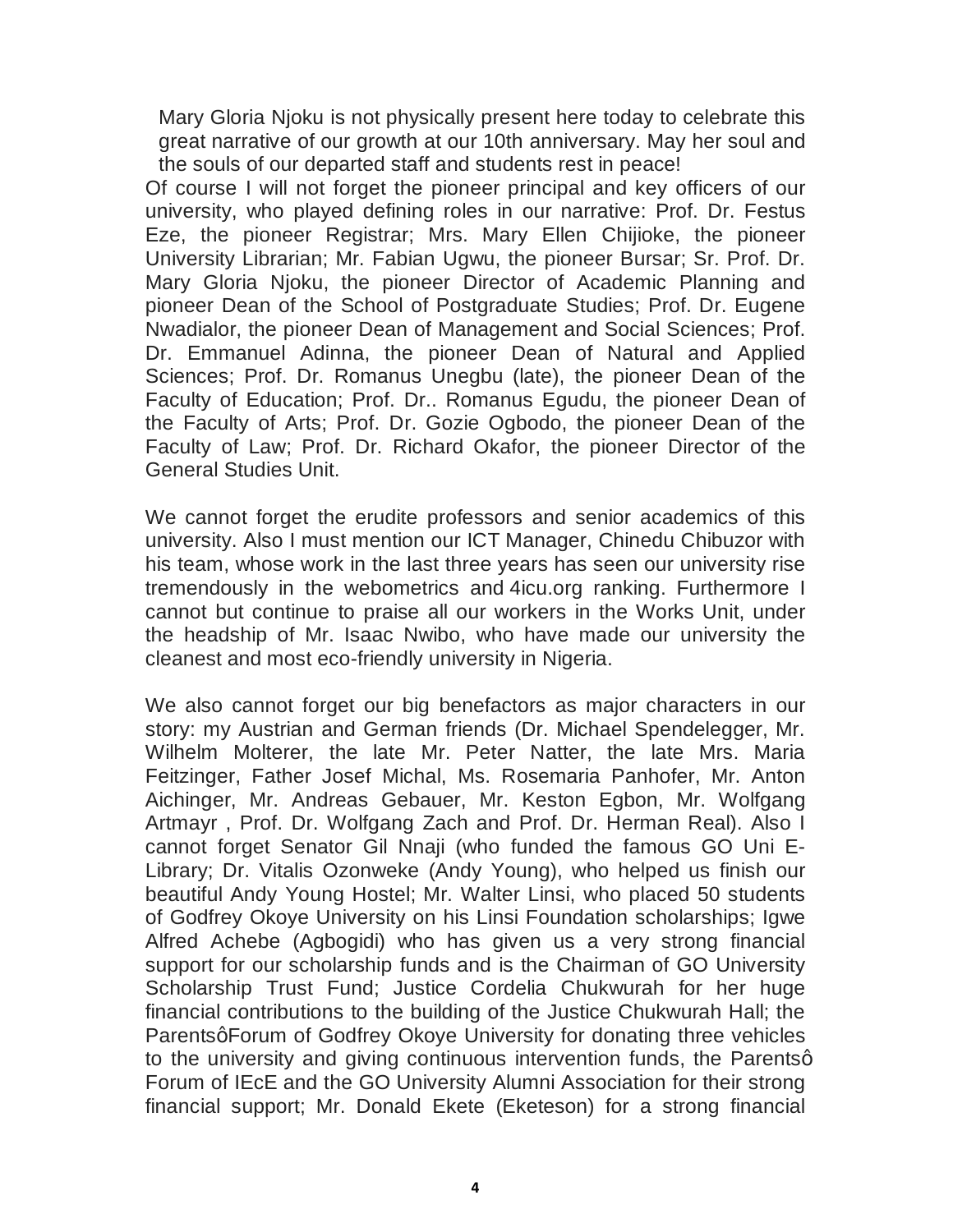support and for playing the role of an ambassador of our university; Dr. Pat Asadu for constructing the road to a part of our Thinker of Corner Campus; Dr. Cosmas Agu (COMAC) for his strong support; Chief Loretta Aniagolu, Dr. Chichi Aniagolu and the Aniagolu Family for supporting and funding the biennial Justice Aniagolu Memorial Lecture which has attracted prominent Nigerians to our university, and for being great friends and supporters of GO University; and Prof. Dr. Luke Anike, the current VC of ESUT, for being a good mentor and playing the role of a big brother to our university.

As you know,  $\pm$ nless the Lord builds, they labour in vain who try to buildg Without God all these characters I mentioned could not have done anything. Therefore, the final and biggest gratitude goes to the almighty God who is the Supreme Owner of Godfrey Okoye University since our university is called God to own university. To him be all the glory through Christ our Lord!

Ladies and gentlemen, the narrative of our growth is indeed a long one. Let me say a big thank you to all those , especially those I have not named here, who have played remarkable roles in our narrative and contributed to the narrative length and twists of our plot and subplots in innumerable ways. I will not fail to thank all those who sent goodwill messages to us on the occasion of this tenth anniversary and all those who gave the 10th Anniversary lectures (particularly Bishop Chukwuma of the Anglican Communion and the Catholic Bishop of Nsukka, Bishop Godfrey Onah). May God bless you for being part of our beautiful story. As you can see, our narrative characters include those we are honouring in this anniversary with an honorary doctorate. But there is one character I have not mentioned. He is not a **Deus ex machinagbecause his ideas** have continued to shape our narrative themes. This character is Jonathan Ebele Goodluck. His sense of dialogue and political disposition wrapped in one sentence *M*y political ambition is not worth a single drop of the blood of a Nigerian+ has continued to resonate here and shape our narrative themes and subthemes. To immortalize these words of his we named our Thinker & Corner Convocation Arena after him and have invited him to give today tenth anniversary lecture. Thank you Sir for accepting our invitation! My gratitude also goes to you, the Metropolitan of Onitsha Ecclesiastical Province and Archbishop of Onitsha Archdiocese, Archbishop Valerian Okeke, who was the Chief Celebrant at today<sub>s</sub> 10th Anniversary Mass, which he celebrated with bishops, priests, superiors of various congregations, reverend sisters, reverend brothers and a countless number of people of God. Today t mass and other activities have already received the papal blessing through the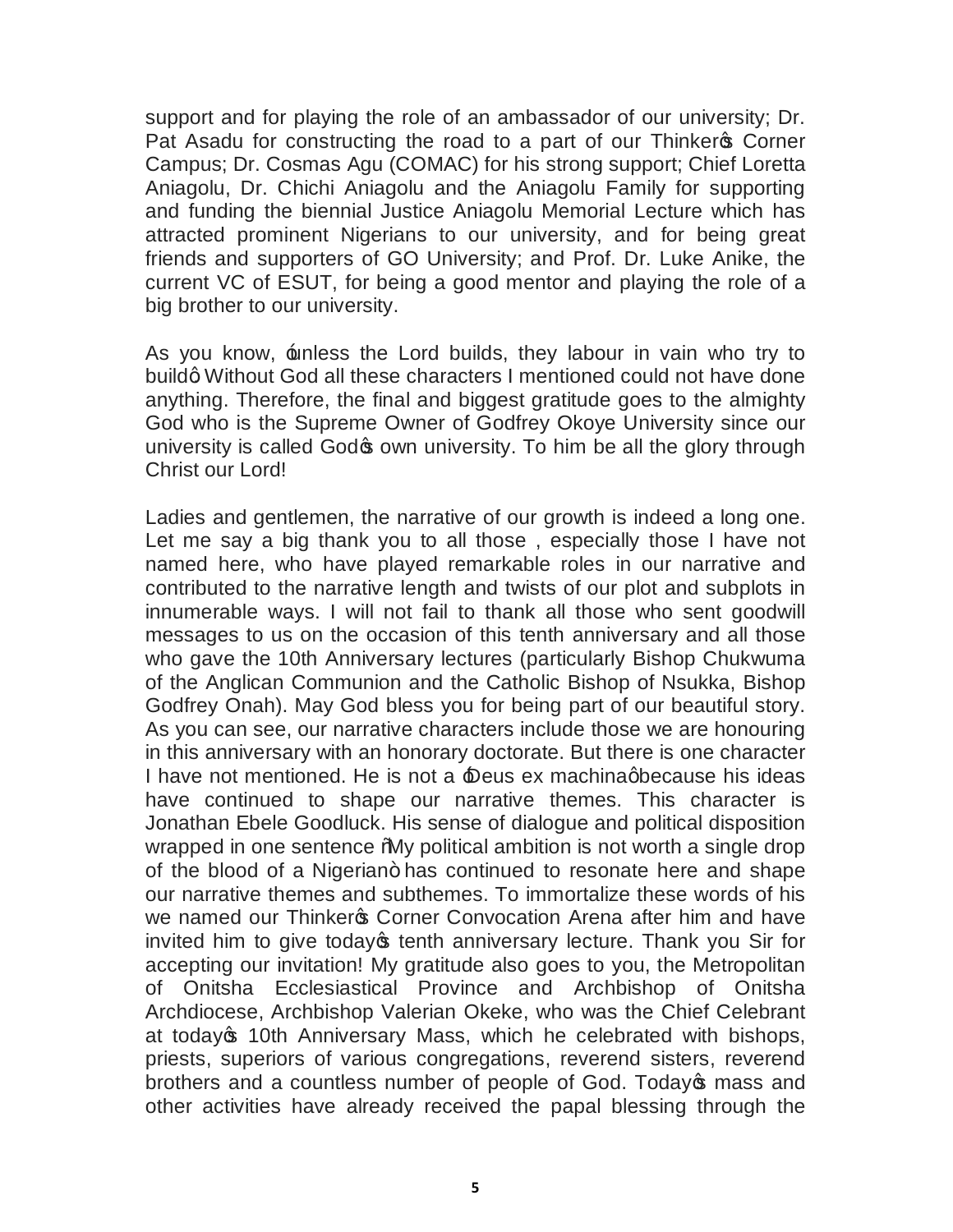Apostolic Nuncio, Archbishop Antonio Guido Filipazzi, who visited our university on Thursday last week and blessed our 10th anniversary activities.

Yesterday, during the convocation, I promised to reveal the present and future face of this university in the seemingly unending plot of our narrative. The first part of the face of GO which captures your attention as you drive to the main campus is the road. Before our amiable Governor mounted the gubernatorial throne in the Lion Building, our road was comparable to the road to my town Umumba Nidiagu in Ezeagu Local Government. But this Governor changed that craggy part of face to what you see today. I cannot forget the tears of joy rolling down my cheeks and the dancing of young men and women as we watched the laying of the first asphalt on this road. With deep sigh of relief, I muttered: %At last...+

With the construction of the new road it has become very glaring that the old main gate had become like old wine in a new wineskin. We felt that we needed to reconstruct a new main gate to match the twist in our unfolding narrative. What is interesting in all the projects on this main campus of Godfrey Okoye University is that each project is a fantastic revelation of our philosophy based on the understanding of education as a dialogical process. Our first and second gates speak unmistakably our language of dialogue, which I would like you to discover as you stop to take a look at them.

Another fascinating point in our beautiful narrative is the construction of this auditorium, which is named after one of the greatest legal luminaries of our time, Barrister Anthony Mogboh, SAN. I call this auditorium a miracle of the century. Today our auditorium stands, a testimony of human veracity, dependability, reliability and dignity. This is one of the biggest auditoriums in any Nigerian university, bestriding the Tambuwal Convocation Arena like a colossus and overlooking the GO Uni cynosure: the GO University Lake.

Furthermore, like good novelists, we have penned down the skeleton our narrative. The details of the design of this campus of Godfrey Okoye University have been completed by a famous Austrian Architect Manfred Jäger in collaboration with Architect John Bello who, with Architect Orji, did the Master plan of this university. Everything here and where it will be has been properly designed with fascinating ecological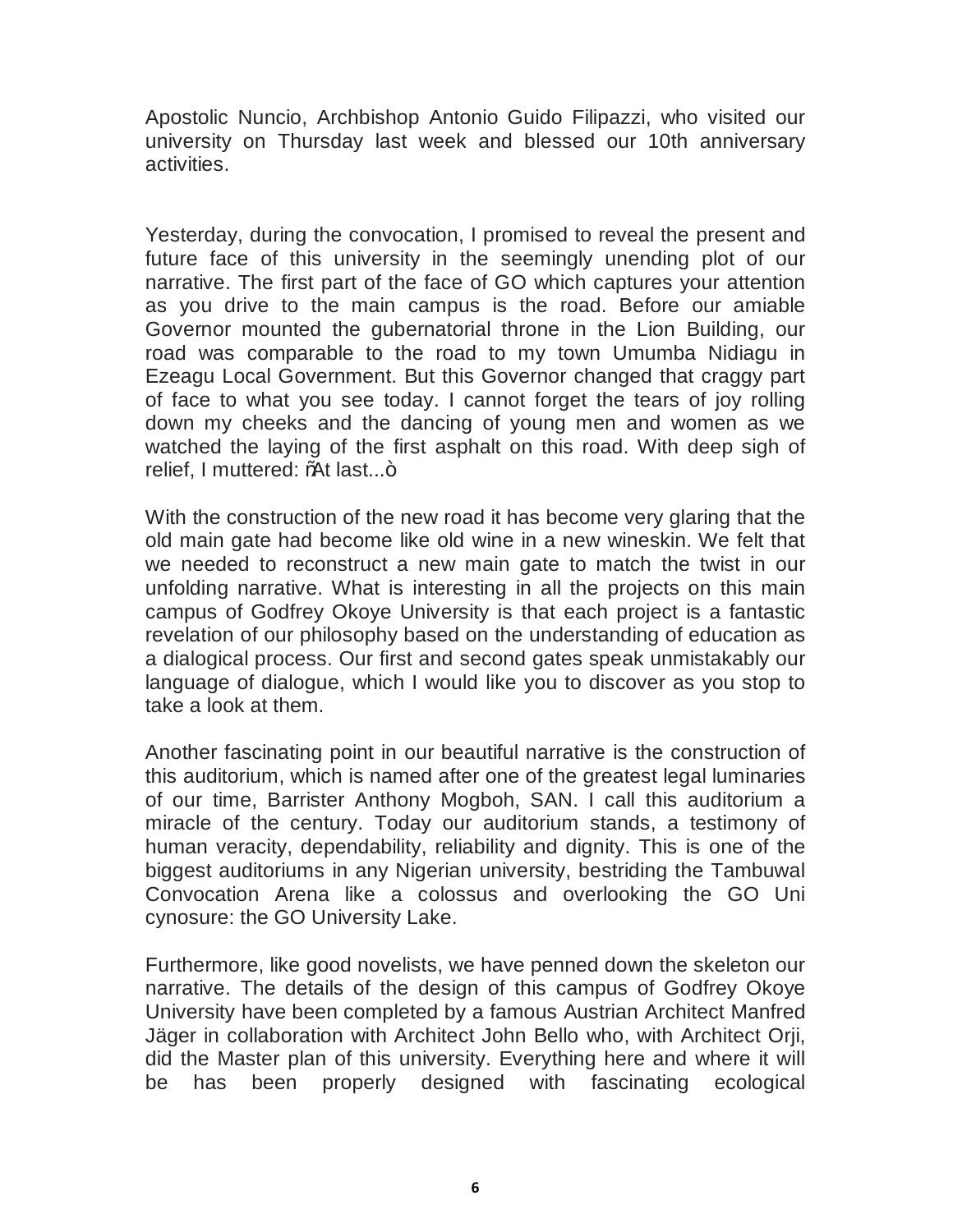consciousness and a good understanding of the Nigerian geophysical setting.

Before the end of June next year, we will have completed the construction of the plant to be manned by the famous Austrian expert in the use of bricks and environmentally friendly materials in building constructions, Prof. Martin Rauch. The company, which will begin production next year, will supply about 60 percent of the materials needed in the construction of ecologically friendly buildings here.

Furthermore, the GO Uni-European Business Park will be commissioned here next year. This project has already taken off at the Business Park Zone of this university. Also next year the College of Practical Skills and Start-up Centre (for which our Vice President Prof. Yemi Osinbajo has already thanked the Austrian and European sponsors) will take off on this campus with the training of about 3000 Nigerians in different entrepreneurial skills.

Also we have secured a provisional licence for the GO Uni television. Four years ago we got the licence for our campus radio, the famous GO Uni Radio 106.9 FM, which in 2016 was named the best campus radio in Nigeria. When we got out licence for the campus radio, I knew then that it was just the beginning. I knew then that Godfrey Okoye University, being a university on the go, would not stop with a campus radio. As I was getting the radio licence, I was already dreaming about a campus television. Today we have secured a provisional approval from the NBC to mount a campus television. This campus television will be on air on this campus early next year.

Furthermore, we have completed our Prof. Dr. Bato Okolo DNA Learning Centre, which will transform our Biotechnology programme as well as provide a training ground for Nigerian students in DNA sequencing and analysis. The Centre is collaborating with the Cold Spring Habor Laboratory, under the headship of Dr. Dave Micklos, for the exchange of research and personnel. Already even now Godfrey Okoye University, which has the Biotechnology programme as one its signature programmes, is leading in Nigeria in Biotechnology research and studies.

We have finished constructing the access road to our GO University Lake, built a beautiful jetty and bought a new motorboat for cruising and exploring the lake. Our team of scholars from the Biological Sciences and Geology and Mining will now start exploring the GO Uni Lake with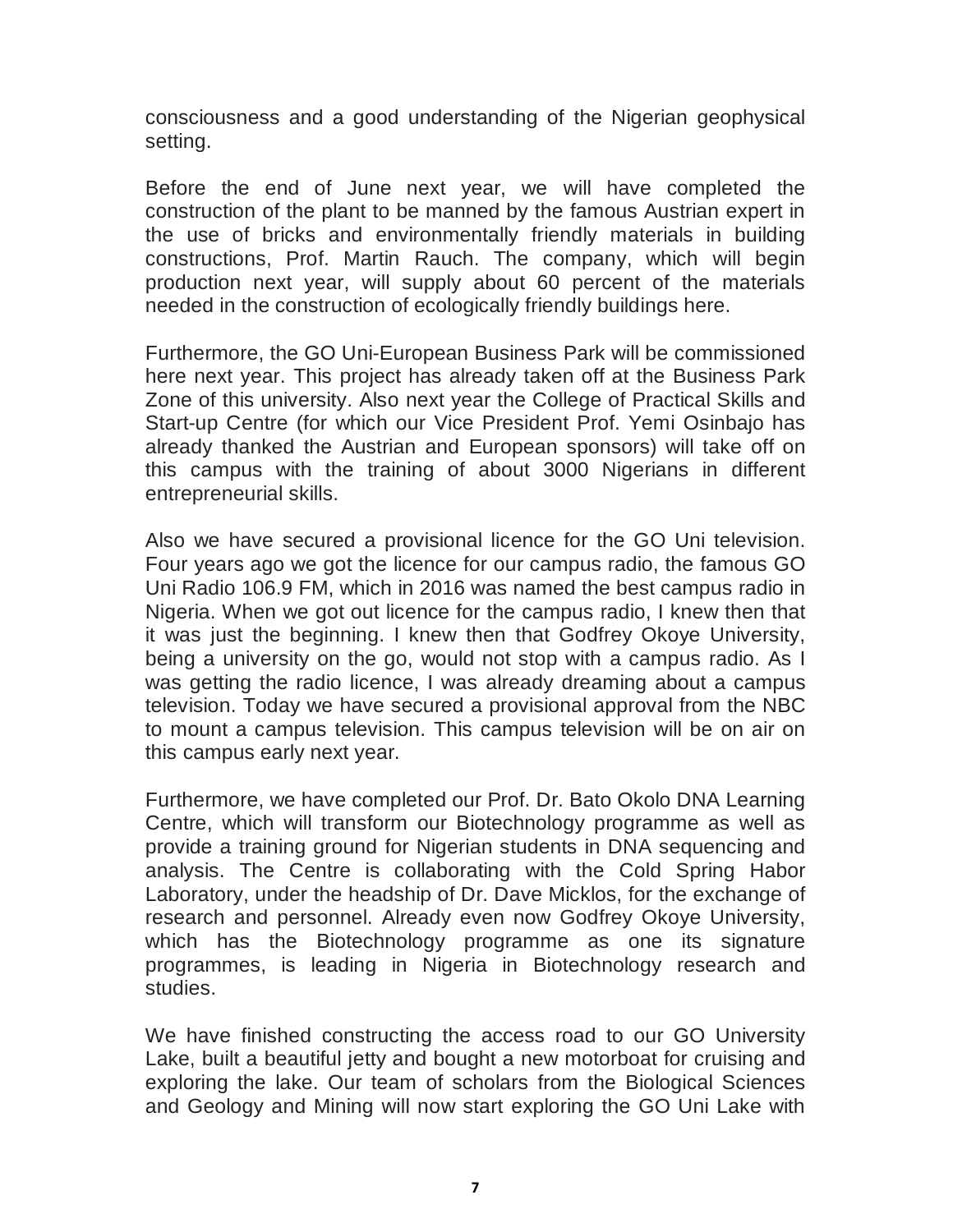our newly acquired deep see smart Fish-finder in search of rare, unidentified fish for DNA sequencing and possible registration in the world DNA Database. The project will be led by our own Prof. George Ude and our American-trained Alumnus, Mr. Michael Okoro. Our Biological Sciences Department with its Biotechnology programme is certainly set to be the best in Africa.

Also for the supply of electricity on this campus, we constructed over 2 kilometers of electricity lines from the Ugwuomu community to this main campus of university. We also installed two 500 kva transformers to take care of our electricity needs. We have also installed solar lights on our major roads here. One of most important elements of our narrative here is the planned installation of water turbines and waste plants for the generation of up 2 megawatts of electricity on this campus.

### Our GO University Farms

Furthermore, we have continued to develop our farms. We have completed our new cattle ranch with a capacity for 1000 cows. Our cattle are doing exceedingly as well as our fishery. We intend to increase our cattle stock to one thousand next year with a plan to start milking them using very modern milking facilities and a good milk storage system. We are also doing a trail study on crayfish farming in this campus. Besides, we have planted over five thousand palm trees for palm oil production. We have also a cashew plantation with about 1000 cashew trees. We also have raffia palms for palm wine (in case you want wet your tongue with it).

Please permit me to summarize the key elements of our narrative with a list of projects which have commissioned on this campus during this anniversary week:

The 12 kilometer GO University Access Road with 2 Kilometer Campus Dual Carriage Way, markings and speed checks

The GO University Main Gate (first gate)

The Security Personnel Hall (for meetings of security officers)

The GO University Second Gate

The GO University Back Gate

The GO University main campus electricity project

The DNA Learning Centre

Four Office Buildings

Three Faculty of Engineering Workshops with Offices

The 3000-capacity Chief Anthony Mogboh Auditorium

The 100,000 capacity Tambuwal Convocation Arena

A Male Hostel (built by Enugu Deanery)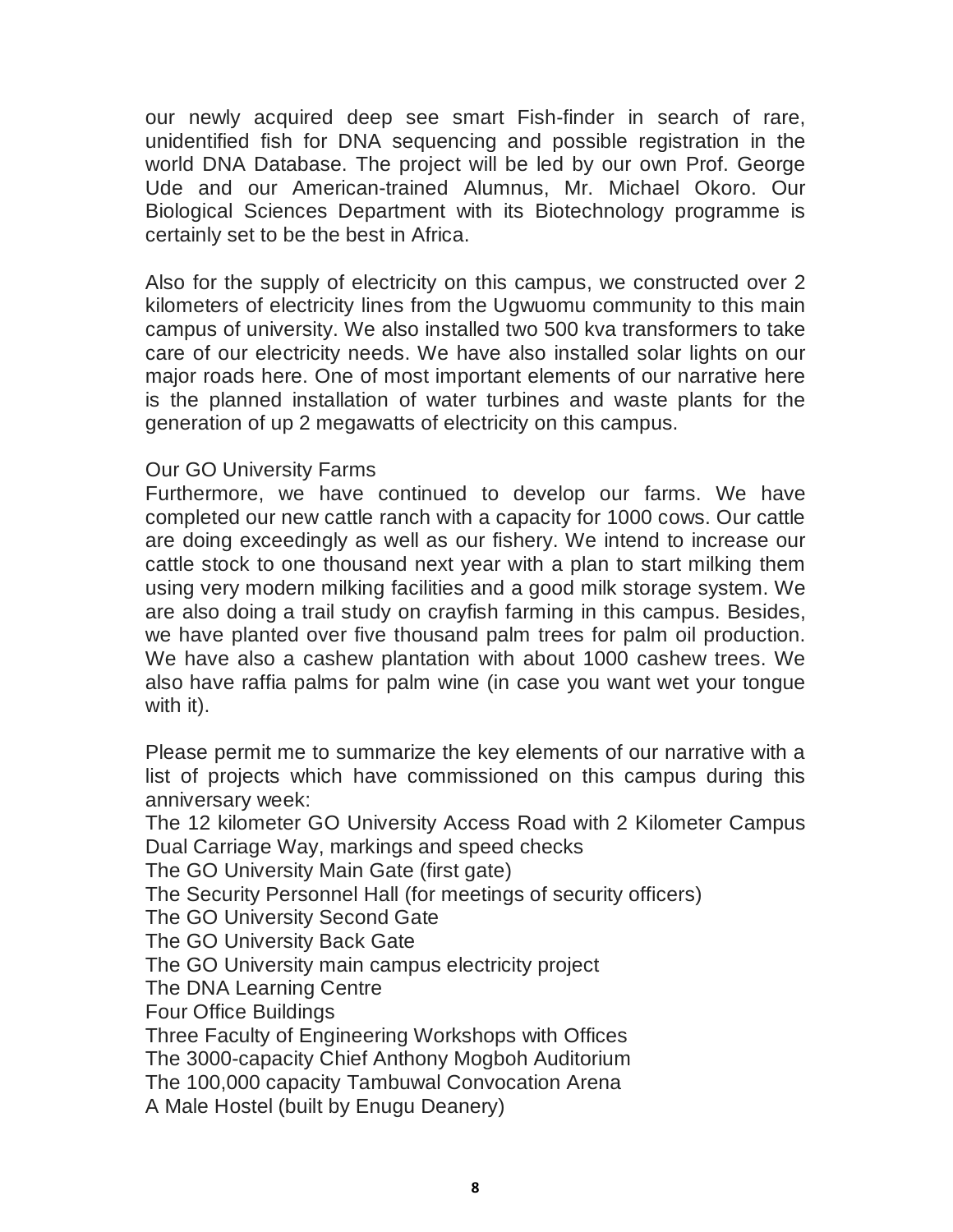A Female Hostel (built by the Catholic Women & Organization)

The GO University Information Point/ Hall of Fame!

The GO University Road Network including the Famous GO University **Crescent** 

The Austrian Bridge

The GO University Weather Station

The GO University Sports Arena

The GO University Block Industry

The GO University Lake with its jetty and boat

The GO University modern ranch with a capacity for 1000 cattle

The Flag-off of GO-European Business Park

The Flag-off of College of Practical Skills

The GO University Farms

The GO University Garri and Palm Oil Processing Plants

Ladies and Gentlemen, let me present in a summary fashion the narrative of our scorecard in the last ten years:

- The first university in Nigeria and Africa owned by a single Catholic diocese, the Catholic Diocese of Enugu
- · One of the first three universities to receive the NUC permanent licence after three years of probation with a provisional licence
- The best private university in the Southeast of Nigeria and one of the fastest growing private universities in the Southeast
- The university in Nigeria with the best campus radio (2016)
- The biggest employer of labour in the private sector in Enugu State
- · The first Nigerian university to make the General Studies programme the Use of Englishga three-year programme
- · The first university in Nigeria to introduce town-and-gown assembly
- The first university in Nigeria to start the STEP (Student Training for Entrepreneurial Promotion) in collaboration with Leuphana University for the entrepreneurial and financial empowerment of students
- The first Nigerian university to offer scholarships to students from each of the 19 Northern states to encourage national integration and development of all parts of Nigeria
- · The first university in Nigeria to establish a well-organized Scholarship Board with an annual budget of 150 million naira and offering scholarships to one hundred students
- · The first university in Nigeria to establish a DNA Learning Centre in collaboration with the Cold spring Harbor Laboratory in New York, USA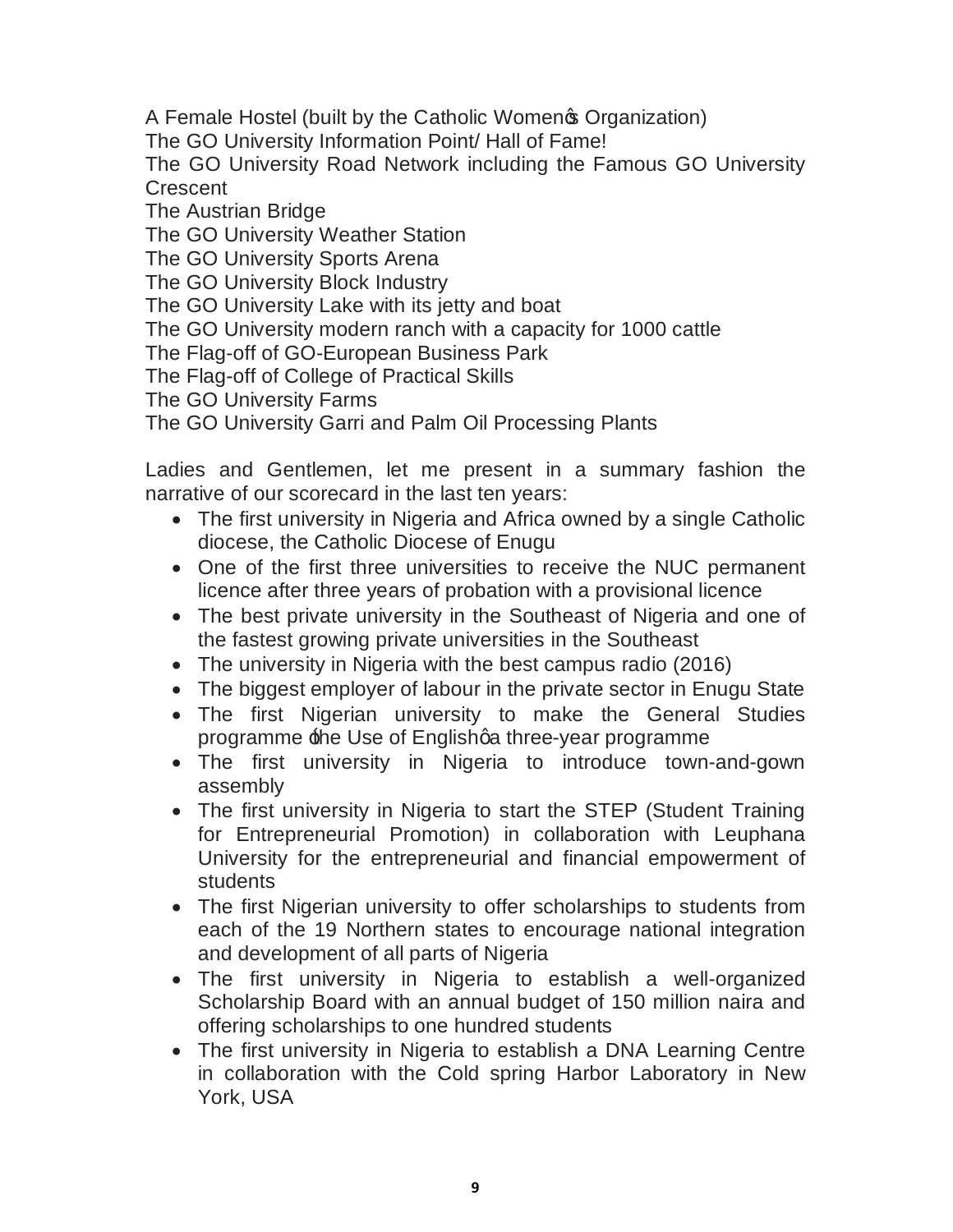- · The first university in Nigeria to establish a Liaison Office in Germany
- · The first university in Nigeria to attract a College of Practical Skills and Start-Up Projects for Youth Empowerment in Nigeria
- · The first university in Nigeria with two natural lakes on campus (with indescribable tourist attractions and incandescent beauty)
- The first university in Nigeria to establish a Directorate of Ethics
- The first university in Nigeria to be recognized by the Austrian Government as a dependable development partner
- · The first Nigerian university to introduce the April Project Month for all students to enhance their entrepreneurial and professional development
- · The first Nigerian university to translate important concepts in the Biological Sciences into Igbo
- · A university with one of the best law faculties in Nigeria
- · The first Nigerian university to introduce mentorship programme for all students, whereby each student has a mentor who is a member of staff of the university
- · The first Nigerian university to introduce a certificate programme in Nanny Education to provide professional nannies for Nigerian families
- · The first university in Nigeria to introduce a one-year certificate programme in social media studies
- The first private university in Nigeria whose staff member has been appointed a Catholic Bishop (in the person of Bishop Ernest Obodo, the Auxiliary Bishop of Enugu)

Distinguished ladies and gentlemen, can there be a better scorecard than this letter I got last week from a graduate of Godfrey Okoye University:

# *The Soul of a Go University Child, Prepared for such a time like this.*

# *Mother University,*

*The world is in chaos, it is on the brink of disaster, the youths are in trouble, and our identity and race are challenged. Christianity is attacked, our faith and belief are questioned. It is a cycle, can't you see it? It has been structured this way, and no one is questioning the system. The agenda has been set, and the media is also playing a significant role in the*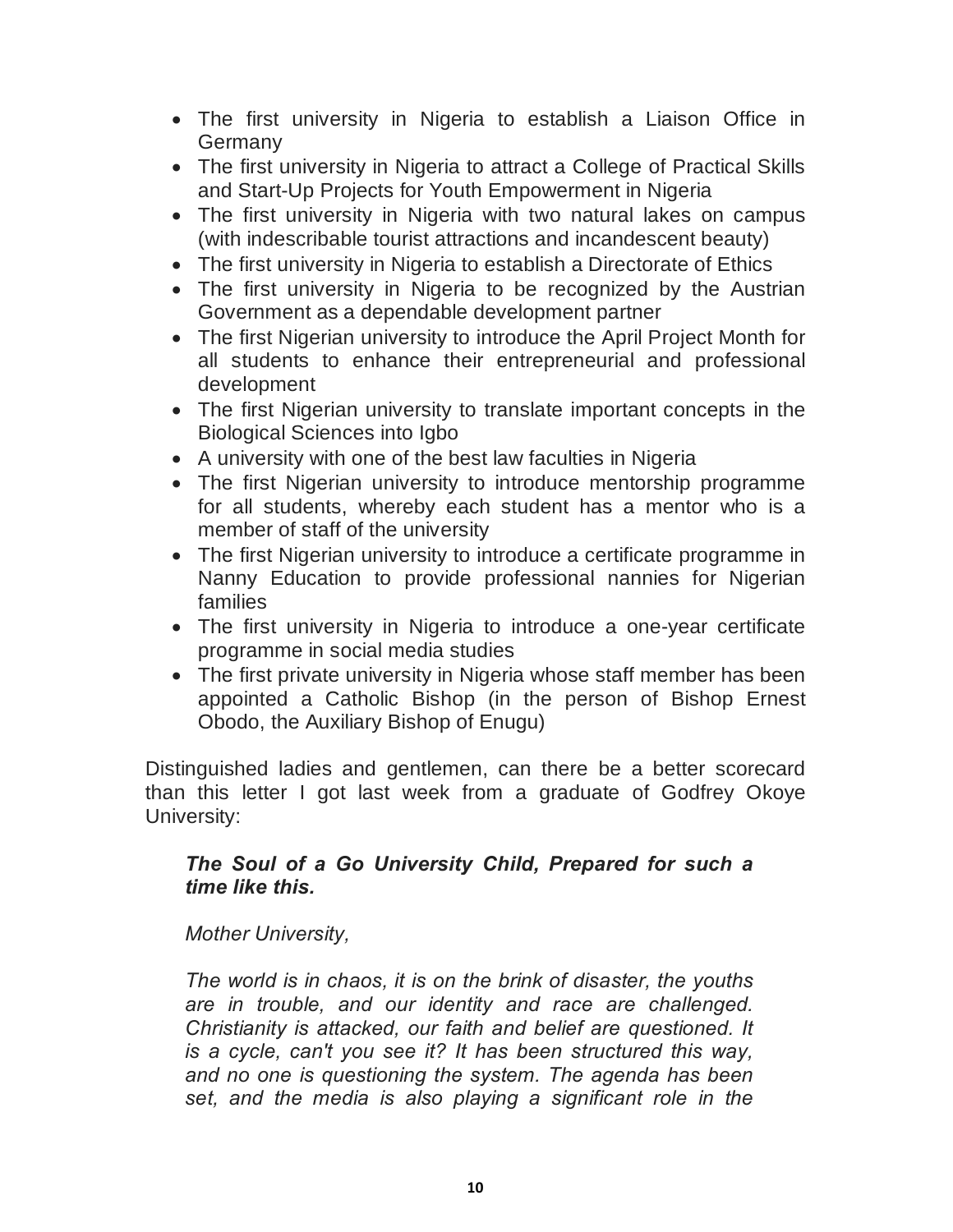*agenda-setting of the affairs of the society. Global warming is thrown at us, and the chunk part of the world could lose its inhabitants' in a twinkle of an eye. Modern-day technology has been helpful in keeping humans connected but is gradually taking over our jobs, and more skills are needed. Mother University, you saw this, and you brought me out here to experience it. I was afraid at first not until I realized you have planted a special kind of seed in me, and I am prepared for, such as time like this.*

*My home Alma mater, the gentle voice that speaks to my soul, the sharpener of my future, when you introduced the onemonth skill acquisition training (project month) for students, I never realized how important it was to horn skills that will set me apart in the future. You organized Monday guest lectures that had experts from different fields come to speak to us, some students neglected it, but I gained for the most parts because I was a student representative and my soul yearns for knowledge. Today, I write to appreciate you. Thank you for believing in me, for not giving up on me. With an unrelenting love so gentle and robust, unending in your guidance, you shaped and established a well-rounded black woman who now is in Washington DC, United States of America, competing with her Cohorts in the field of Academia. You poured everything in you into me and allowed me to strive. Thank you.*

*You prepared me for the world full of opportunities. As your student, I had the privilege to serve the student as the Vice President of the Student Council. That position was a turning point in my life as I was exposed to a high level of leadership. I still look back at my years at Godfrey Okoye University in awe of the privilege that was given to me to serve and represent you on different occasions. Mother University, I hold you so dear to my heart, and I embody the love and protection you showed me as your child. The prayer culture you cultivated in me has given me a lasting peace in the world where suicide and depression have become the order of the day. My faith is challenged every day, but, you remember the morning Mass you made us attend every morning throughout the four years I was with you, I am seeing the effect now.*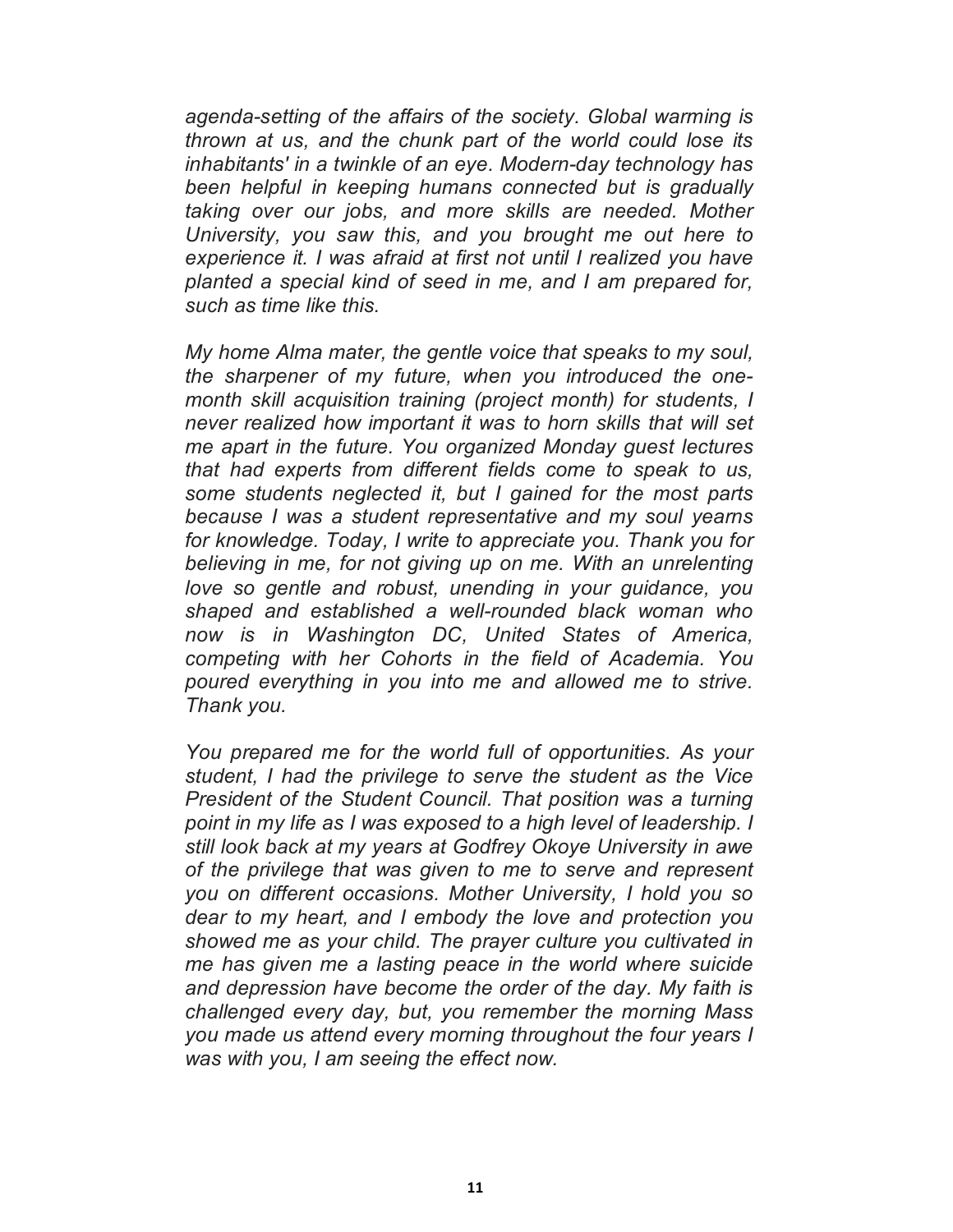*Thank you for trusting me. You have prepared me so well that I don't know where I would have been without you. Starting from the time I went for my visa interview to the moment I got to the United States, I have uncovered the unrelenting might that you deposited in me. Cultural shock and communication challenges were the first to welcome me when I found myself in the United States, but that did not throw me into a panic state like it will do to other international students. Still, because I have been prepared for such as time like this, I had a very smooth transition into the American culture.*

*After getting my master's degree, I have been able to design a teaching syllabus and have thought over 150 undergraduate students at Bowie State University. I am currently teaching the Honors students at Howard University Washington DC, where I am presently doing my Doctor of Philosophy degree. I would not have been able to do this if not for the hardworking and resilient spirit I developed from Godfrey Okoye University. I have also been able to stand in front of scholars in both national and international conferences to present my research work. I combine my job with going to school. This is what you can only do when you have mastered the art of discipline and hard work. It all started with you, Mother University, because you have prepared me for such as time like this.*

*You have trained dependable representatives that are all over the world today. You have done so well in the last 10 years, and you should be proud of yourself. I would not have asked for a better foundation than the one you gave me. Thank you immensely, and may your seeds yield more fruits. Thank you for preparing me for such a time like this. Juliet Onyiba Ph.D. student, Howard University Washington DC Adjunct Professor Bowie State University*

*United States of America*

Distinguished ladies and gentlemen, the narrative of our growth is as fascinating as it is endless. A university is an embodiment of the human spirit of adventure, research and preservation of nature, which Pope Francis celebrates in the famous encyclical \ \ audato Si+. Here on this campus an interesting narrative has begun and will continue as it